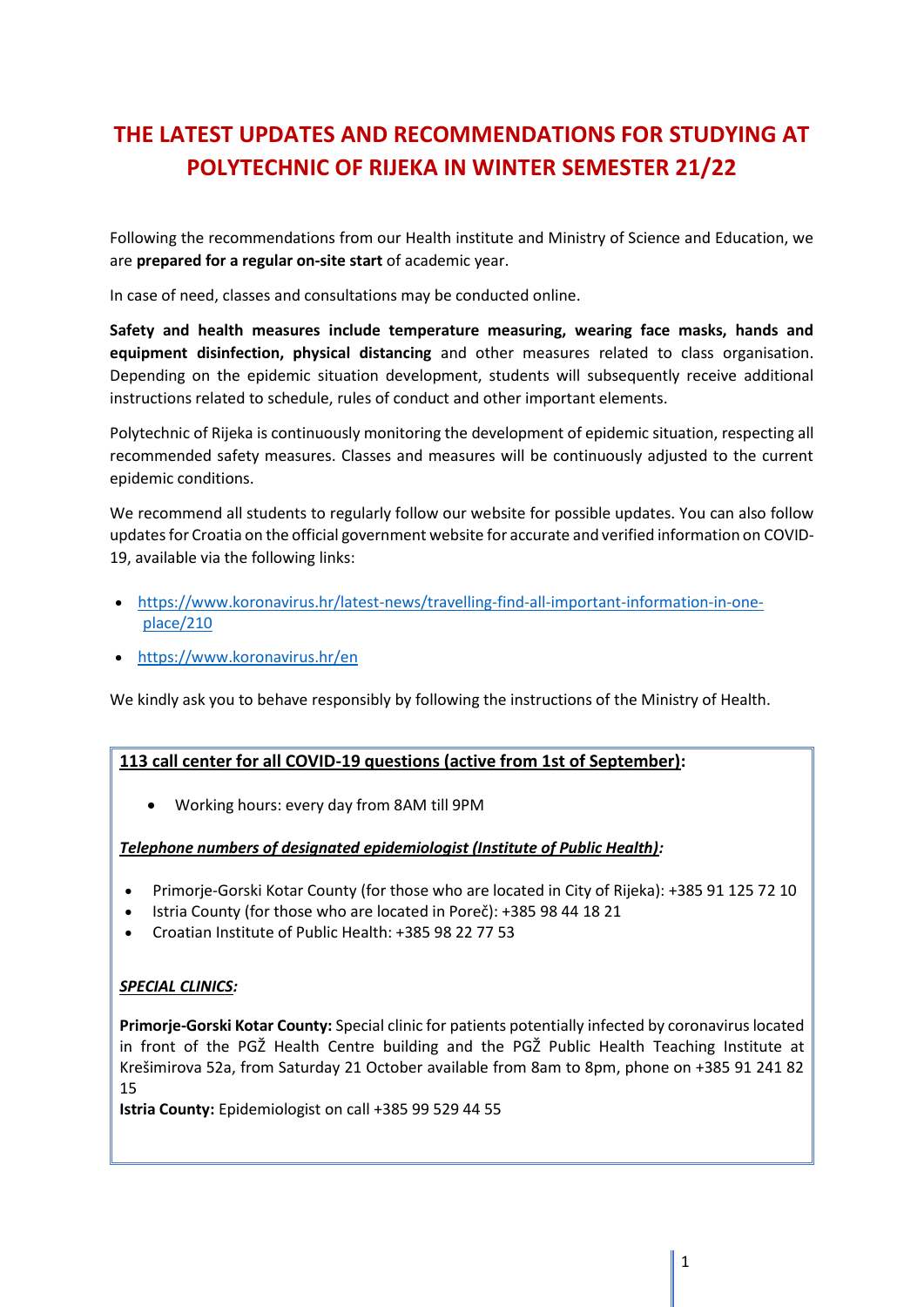#### **PCR AND RAT (RAPID ANTIGEN TEST) TESTING ON COVID-19 (DRIVE IN) ON PERSONAL REQUEST**

#### *TESTING CENTRES:*

| <b>Institution</b><br>conducting testing | Contact phone, e-mail<br>or web form for ordering<br>patients | The cost<br>of testing<br>$(HRK)*$ |        | <b>Waiting time for</b><br>test results |
|------------------------------------------|---------------------------------------------------------------|------------------------------------|--------|-----------------------------------------|
| Primorsko-Goranska                       | +385 (0)51 334 530                                            |                                    |        |                                         |
| County                                   | $(7:00-15:00)$                                                |                                    |        |                                         |
|                                          | or after working hours:                                       | PCR <sup>**</sup>                  | 390,00 | up to 48 hours                          |
| Teaching Institute Of                    |                                                               |                                    |        |                                         |
| Public Health                            | +385 91 143 5163                                              |                                    |        |                                         |
| Krešimirova 52a, 51000                   | +385 91 723 4573                                              |                                    |        |                                         |
| Rijeka                                   |                                                               |                                    |        |                                         |
|                                          | mis.kancelarija@zzjzpgz.hr                                    | <b>RAT</b>                         | 125.00 | $30 \text{ min}$                        |
|                                          | ravnatelj@zzjzpgz.hr                                          |                                    |        |                                         |

- taking swabs is carried out every working day and Saturday in the parking lot next to the Institute building (drive in) **from 8 am to 12 am**
- before testing, it's **necessary to submit a completed purchase order** (order form available via link: <http://www.zzjzpgz.hr/obavijesti/2021/order%20form%20pcr%20rat.pdf> ) and make a payment at the counter on the ground floor of the Institute of Public Health
- **test results** are sent by email or can be picked up in person at the counter every **working day from 7 am to 7 pm**, **Saturday from 8 am to 3 pm** and **Sunday from 10 am to 2 pm**. If you do not see the email in your inbox, check for spam folder
- *\* It is possible to test at your own expense and with a referral; the price is expressed for testing at your own expense*
- *\*\* Type of testing -* RT-PCR test 3 sequences

| <b>Istria County</b><br>Teaching Institute of<br>Public Health of the<br>Istrian Region<br>Nazorova 23, 52000 Pula      | Pre-registration is required<br>by email to:<br>covidtest@zzjziz.hr or by<br>calling us at<br>+385 99 529 8222 | <b>PCR</b> | 375,00 | within 24 hours |  |  |
|-------------------------------------------------------------------------------------------------------------------------|----------------------------------------------------------------------------------------------------------------|------------|--------|-----------------|--|--|
|                                                                                                                         |                                                                                                                | <b>RAT</b> | 100,00 | within 2 hours  |  |  |
| opening hours of the test centre: Monday – Friday at 13 am, Saturday at 9 am, Sunday at 9 am                            |                                                                                                                |            |        |                 |  |  |
| Payment can be made by credit card (VISA, MAESTRO, MASTERCARD) or by cash in HRK only<br>test results are sent by email |                                                                                                                |            |        |                 |  |  |
| <b>Istria County</b>                                                                                                    |                                                                                                                |            |        |                 |  |  |
| <b>ISTRIA HEALTH CENTER</b><br><b>POREČ</b><br>M. Giosefi 2,<br>52210 Poreč                                             | Sampling: Monday - Friday<br>11:00-18:00<br>+385 95 4321 876                                                   |            |        |                 |  |  |